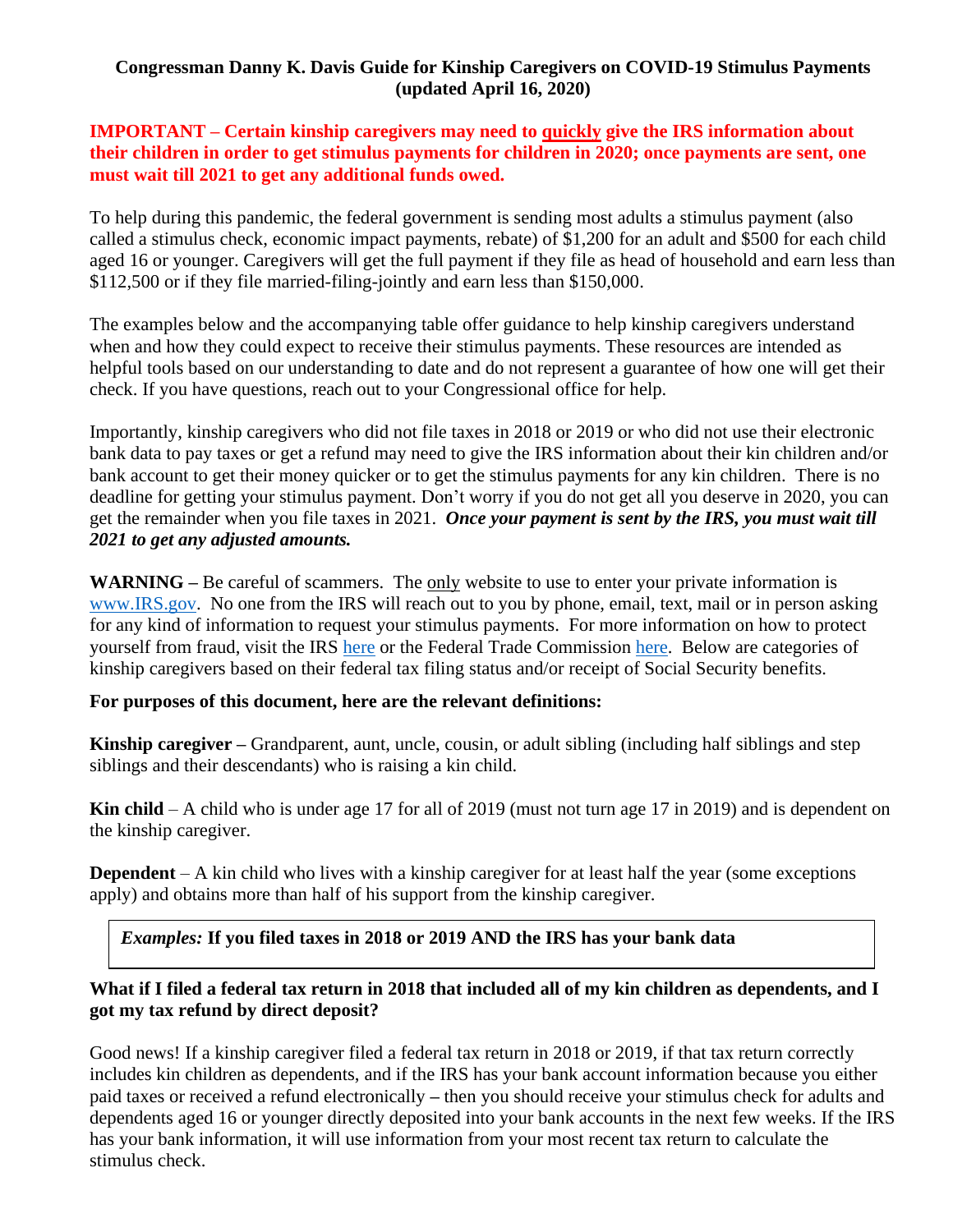# What if I filed my taxes in 2018 but my kin children didn't start living with me until 2019?

If a kinship caregiver filed taxes in 2018 but not in 2019, if she had a reduction in income or increase in the number of kin children between 2018 and 2019, and if the IRS has your bank account information because you either paid taxes or received a refund electronically – then it is likely that your payment has already gone out and that you will need to wait until 2021 to claim any additional amounts. The IRS uses the information on your most recent tax return to calculate your rebate; if 2018 does not reflect your family income or size, your check may be too low. You can always file your 2019 tax return online through [Free](https://www.irs.gov/filing/free-file-do-your-federal-taxes-for-free) [File,](https://www.irs.gov/filing/free-file-do-your-federal-taxes-for-free) but any additional stimulus payments owed will come when you file your taxes in 2021.

*Examples:* **If the IRS does NOT have your bank data AND you GET either Social Security or Supplemental Security Income (SSI) Benefits**

What if I get Social Security or SSI benefits, but I didn't use my bank data when I filed my taxes in **2018 or 2019 or I didn't file taxes because I didn't make enough money to file?**

If a kinship caregiver gets either Social Security benefits (e.g., retirement, survivor, Social Security Disability Income) or SSI benefits, it does not matter if she did not give the IRS her bank data or file taxes. The IRS will automatically deliver the adult payment to her the same way she typically gets her Social Security or SSI benefits around late April. If she gets her benefits via direct deposit, the IRS will directly deposit the payment. If she gets her benefits via the Direct Express debit card, the IRS will directly credit the Direct Express debit card. Importantly, this payment will ONLY be the adult payment. **If kinship** caregivers want to get the payments for kin children before they file taxes in 2021, they must enter **each kin child's information BEFORE their payment is sent out via the new Non-Filers Enter Payment Info Here tool**: <https://www.irs.gov/coronavirus/non-filers-enter-payment-info-here>

*Examples:* **If the IRS does NOT have your bank data AND you do NOT get Social Security or SSI Benefits**

What if I do not get Social Security or SSI benefits and I filed my taxes in either 2018 or 2019 but I **didn't share my bank account data with the IRS?**

If a kinship caregiver filed a federal tax return in 2018 or 2019, listed their kin children as dependents, did NOT share bank account information with the IRS, and the caregiver does NOT receive Social Security or SSI benefits – then the IRS plans to issue paper checks starting April 20, 2020, but it could take up to 4 months for all the checks to go out. To get this money faster via direct deposit - **BEFORE her payment is sent out** - a kinship caregiver will need to either (1) file a 2019 tax return online through [Free](https://www.irs.gov/filing/free-file-do-your-federal-taxes-for-free) File if she has not filed 2019 yet or (2) enter her bank information via the new **Get My Payment** tool: <https://www.irs.gov/coronavirus/economic-impact-payments>

#### What if I don't get Social Security or SSI and I didn't have to file taxes in 2018 or 2019 because I **don't make enough money to file?**

If a kinship caregiver did not file a federal tax return in 2018 or 2019 because their income was below the filing threshold AND they do NOT receive any Social Security or SSI benefits, then she can enter the information for her and her kin children into a new online tool **Non-Filers Enter Payment Info Here**: <https://www.irs.gov/coronavirus/non-filers-enter-payment-info-here>